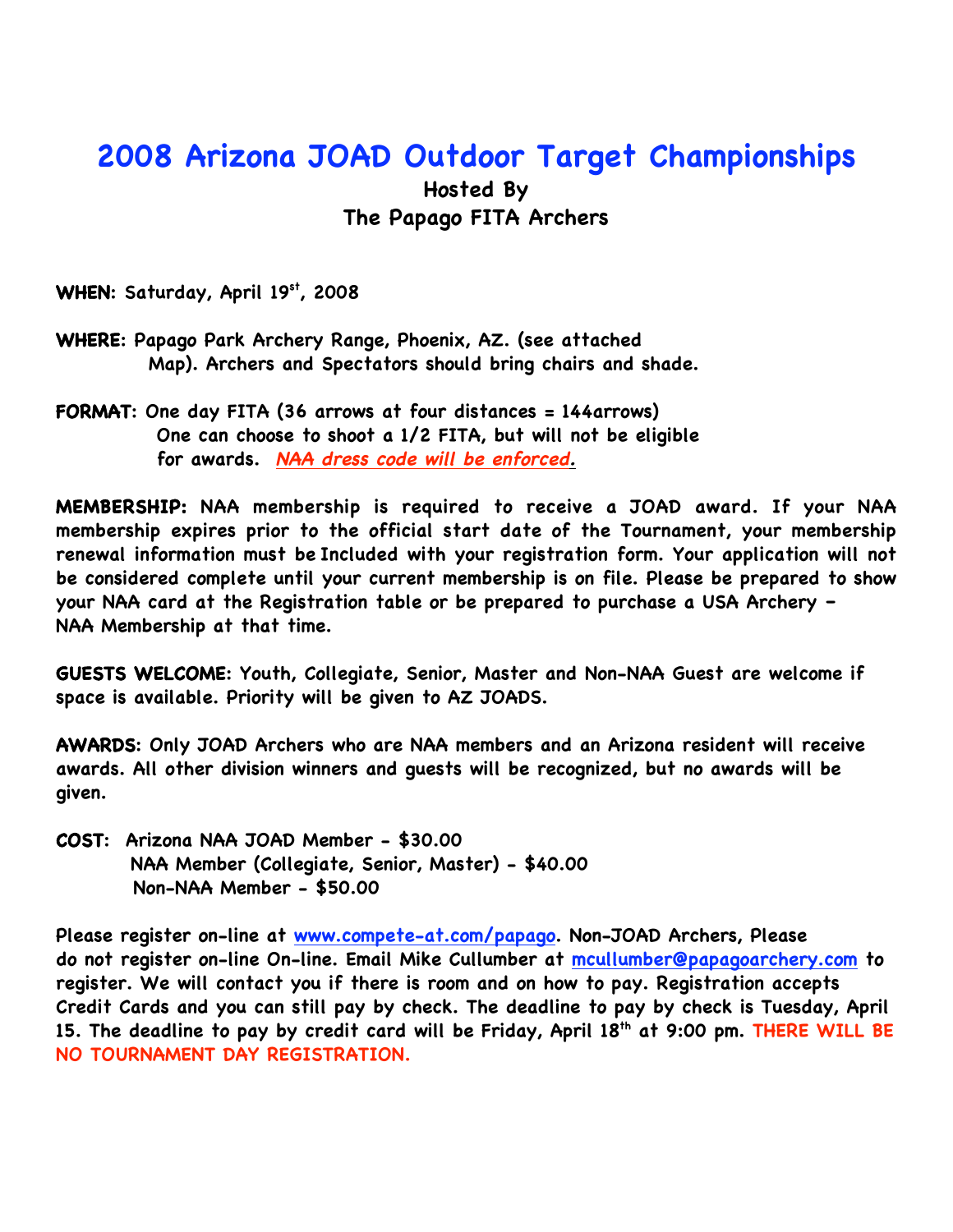**Division: Junior (1990 or later) men (90, 70, 50, 30) women (70, 60, 50, 30) individual face at 30m. Cadet (1992 or later) men (70, 60, 50, 30) women (60, 50, 40, 30) individual face at 30m. Cub (1994 0r later) all archers (50, 40, 30, 20) Bowman (1996 or later) all archers (30, 25, 25, 20) Yeoman (1999 or later) all archers (15, 15, 10, 10) older beginners are welcome to shoot this.**

 **Collegiate men (90, 70, 50, 30) women (70, 60, 50, 30) individual face at 30m.**

 **Senior men (90, 70, 50, 30) women (70, 60, 50, 30) individual face at 30m.**

 **Master 50+ (1957 or later) men (90, 70, 50,30) women (70, 60, 50,30) individual face at 30m Master 60+ (1947 0r later) men (70, 60, 50,30) women (60, 50, 40,30) individual face at 30m Master 70+ all archers (60, 50, 40, 30) individual face at 30m**

**Entry Fee: Arizona NAA JOAD Member \$30.00 NAA Member (Collegiate, Senior, Masters) \$40.00 Non-NAA Member \$50.00**

| Saturday April 21st: | $7:30$ am | Check-in and Equipment Inspection                          |
|----------------------|-----------|------------------------------------------------------------|
|                      | 8:30 am   | Official Practice (30 minutes)                             |
|                      | $8:45$ am | Announcements (15 minutes)                                 |
|                      | $9:00$ am | Scoring Begins 1 <sup>st</sup> Long Distance (90 minutes)  |
|                      | 10:30 am  | Scoring Begins 2 <sup>nd</sup> Long Distance (90 minutes)  |
|                      | 12:00 pm  | Lunch - Lunch will be provided. (45 Minutes)               |
|                      | 12:45 pm  | Scoring Begins 1st Short Distance (90 minutes)             |
|                      | $2:15$ pm | Scoring Begins 2 <sup>nd</sup> Short Distance (90 minutes) |
|                      | $3:45$ pm | Scorecard Tally and Field Take-Down                        |
|                      | 4:00 pm   | Awards                                                     |